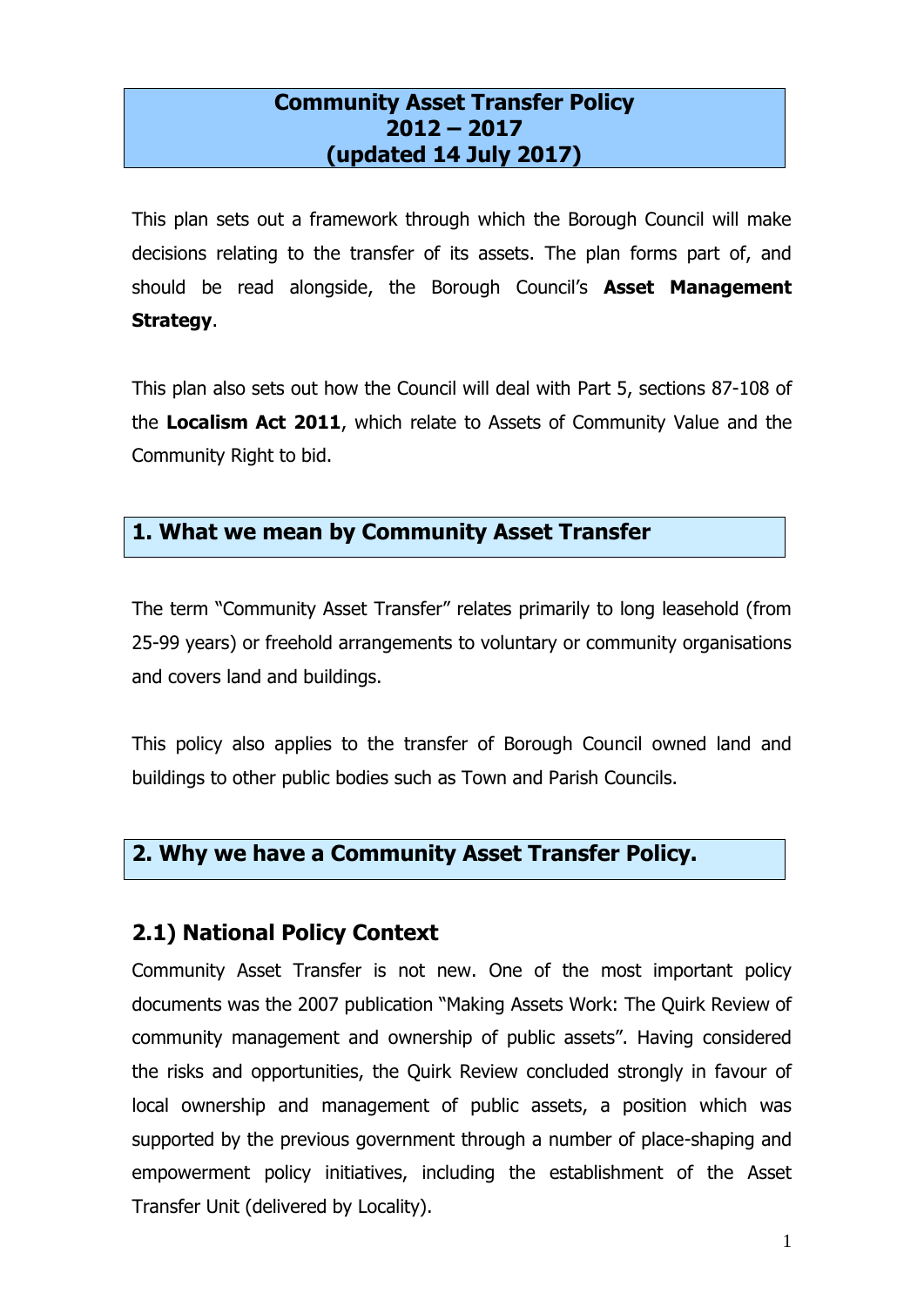The coalition government's policies in relation to Localism and the Big Society have moved the agenda on. The current government's approach to devolving power to communities and neighbourhoods (enshrined within the Localism Act, spending settlement means that now, more than ever, Council's and other 2011), alongside a commitment to diversification of provision and a challenging public bodies increasingly need to consider asset transfer as an enabler to achieve their corporate aims.

# **2.2) Legal Framework: What powers do local authorities have to transfer assets?**

Local authorities are able to transfer their land and buildings to community based organisations at 'less than best consideration', i.e. below market value. Local Government can dispose of its assets at less than best consideration under the General Disposal Consent (England) 2003, where the asset to be disposed of has an 'undervalue' of less than £2million.

 of an area. The legislation also requires that the transfer should help to secure the promotion or improvement of the economic, social or environmental well-being

### **2.3) What are we trying to achieve?**

 Public assets are rarely used by everyone, with their value being locked in to a particular use or a particular group of people. We recognise that changing ownership or management opportunities offers opportunities to extend the use of a building or piece of land, increasing its value in relation to the numbers of people that benefit and the range of opportunities it offers.<br>In particular through this plan we aim to:

 o Provide **clarity and transparency** about our processes and develop a clear framework through which we can make decisions.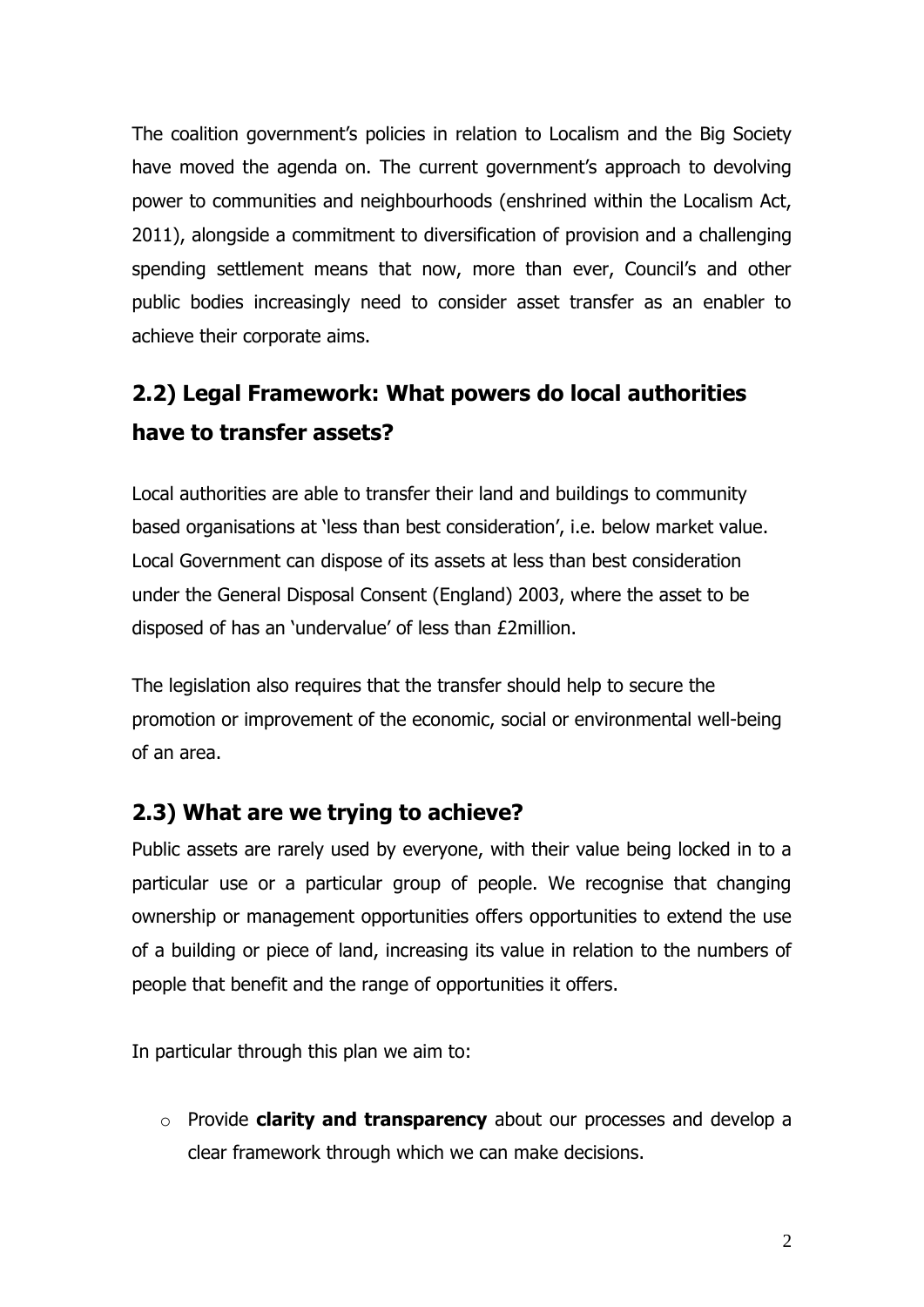- o Support **our wider regeneration aims** by recognising that asset transfer can act as a catalyst for social, environmental and economic regeneration.
- o Deliver **efficiency savings** for Council tax payers, by using asset transfer as one of the options for dealing with under utilised or surplus property assets.
- o Secure **more investment** for the area. We recognise that with Asset Transfer there can be more opportunities to lever in additional resources which would be unavailable to the Council acting independently.
- o Support our **corporate plan and community strategy objectives** to promote community cohesion and participation. Asset transfer can stimulate the involvement of local people in shaping their community and increasing local volunteering.
- $\circ$  Furthermore, we recognise that activities that are stimulated or protected by asset transfer are likely to contribute towards the achievement of our wider council objectives and priorities.
- o Support a **stronger, more sustainable voluntary and community sector** within the Borough.

# **2.4) Our Principles**

- the Borough and recognise the value of community led solutions to local issues.  $\circ$  We are committed to a thriving voluntary and community sector within
- $\circ$  We will seek to proactively implement this plan and to promote asset transfer to the voluntary and community sector.
- $\circ$  We will take a strategic approach to community asset transfer and identify assets to be transferred through regular reviews of the Council's assets.
- $\circ$  We will consider community ownership as an option throughout the life of an asset not just when it is considered surplus to requirements.
- organisations to support long term sustainability and minimise the risk of  $\circ$  We will work in partnership with voluntary and community sector failure.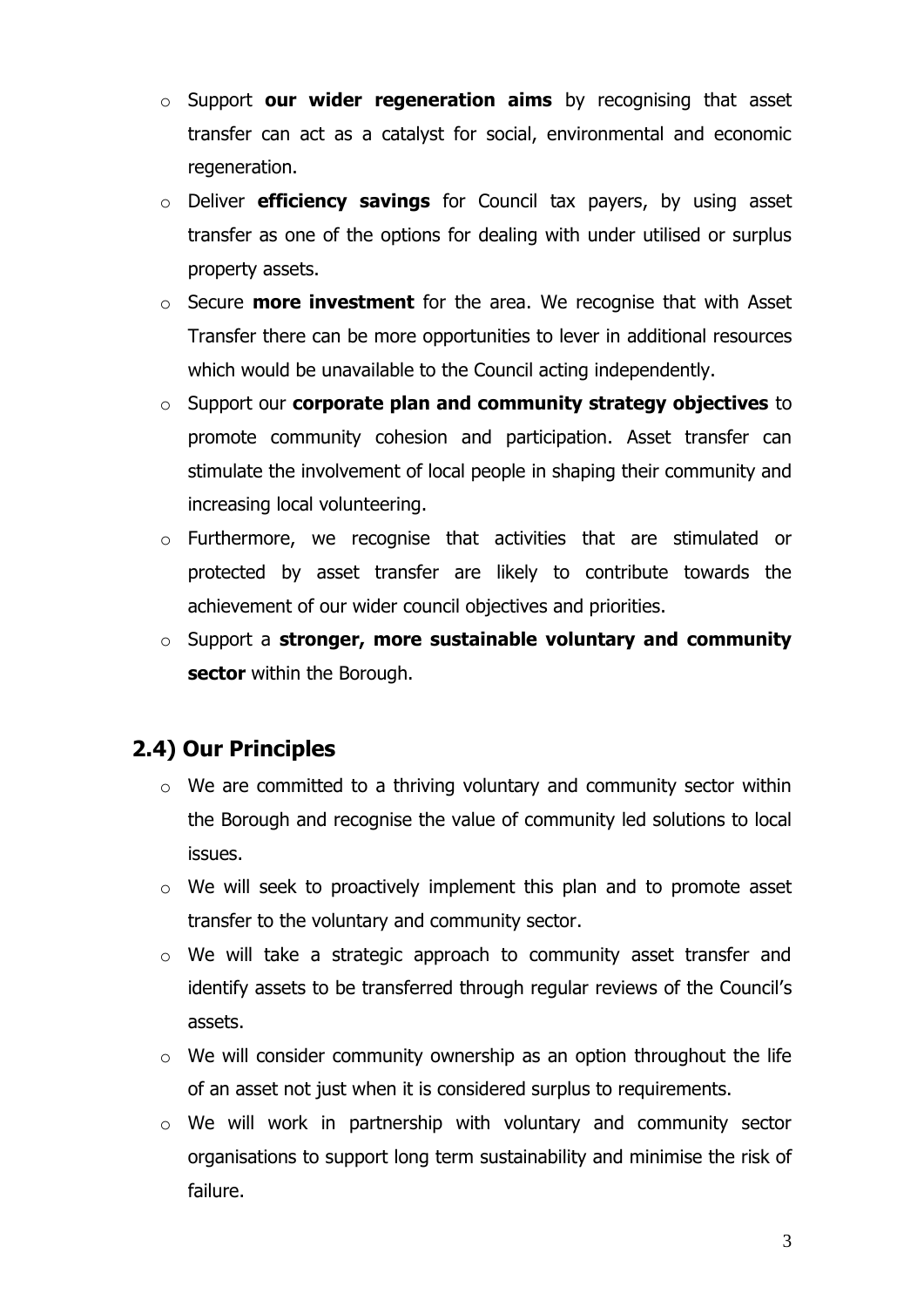$\circ$  We will have a transparent process for responding to requests for asset transfers and a clear process and timescale for dealing with transfers.

# **3. Asset Transfer Criteria**

### **3.1) Types of assets that can be considered**

- $\circ$  Most assets (buildings or land) that are in the ownership of the Council would be **considered**. Exclusions will include:
	- $\circ$  Where the asset forms part of a wider redevelopment scheme.
	- $\circ$  Assets where the location or specific features of the asset are required as part of the efficient and effective delivery of services.
	- $\circ$  Assets where there is already a lease agreement in place and where notice has not been received from the current leaseholder that they wish to terminate their lease.
	- $\circ$  Where the applicant already has a lease agreement in place in relation to a specific asset, such assets will generally be excluded from consideration of Community Asset Transfer, unless there are exceptional circumstances and significant and additional community benefit can be evidenced.
- $\circ$  When considering the suitability of an asset for potential transfer the Council will consider financial and other implications for the Council.
- $\circ$  For any transfer, the Council will require a proposal outlining the business case, including financial viability and benefits to the community (see section 5 below).

# **3.2) Who will we transfer to?**

 We will consider asset transfer to any Voluntary, Community or non profit distributing organisation and Town or Parish Councils. Any organisation seeking an asset transfer will be asked to demonstrate they meet the criteria below

 $\circ$  Be able to demonstrate strong governance arrangements by operating through open and accountable, co-operative processes, with strong performance and financial management systems.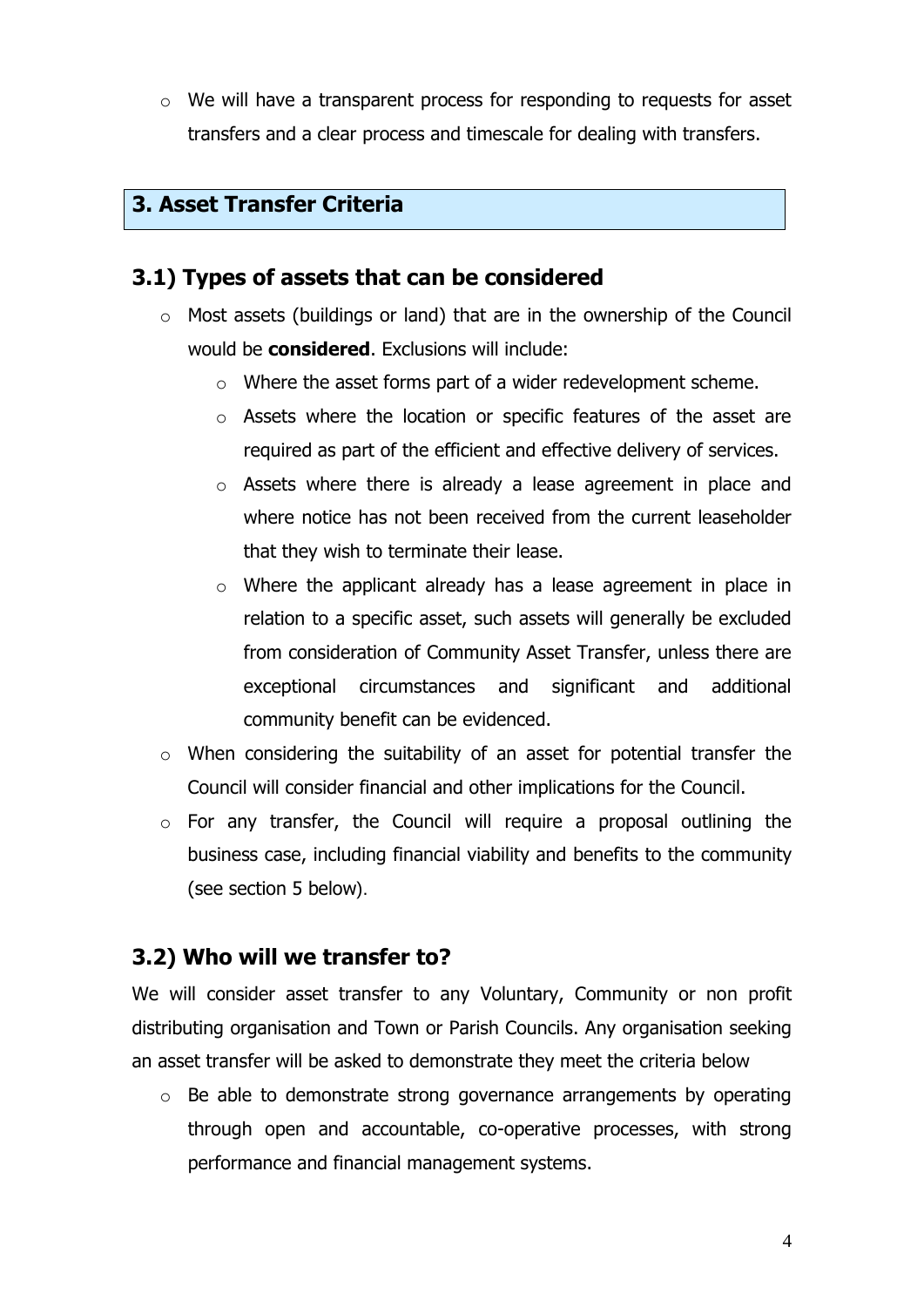- o Demonstrate it has the skills and capacity within the organisation, or available to the organisation, to effectively deliver the services specified and manage the asset.
- $\circ$  Have a clear purpose and understanding of the activities it wishes to deliver and demonstrate how the asset transfer will enable and support these activities.
- $\circ$  Demonstrate clear, realistic financial plans for the management and development of the asset and the delivery of any services and activities proposed.
- $\circ$  Demonstrate community support for the proposals.
- $\circ$  Be clear about how the organisation will comply with any relevant legislation and any statutory requirements arising from the transfer of the asset.

In addition Voluntary, Community and not for profit organisations will need to:

- $\circ$  Be a legal entity, or be part of a legally constituted consortia agreement.
- $\circ$  Be appropriately constituted (examples might include. a registered charity, community interest company or charitable incorporated organisation, not for profit company or Industrial and Provident Societies for the Benefit of the Community.)
- $\circ$  Have stated community benefit objectives.
- $\circ$  Be non profit distributing any surpluses must be reinvested to further its social aims/community benefits.

appropriate governance arrangements being in place. We welcome applications from groups wishing to work together, subject to

appropriate governance arrangements being in place.<br>Where there is more than one party interested in the transfer of a specific asset we will seek to encourage collaboration. If this is not possible we will consider all competing bids and select a preferred partner.

# **3.3) What should the asset be used for?**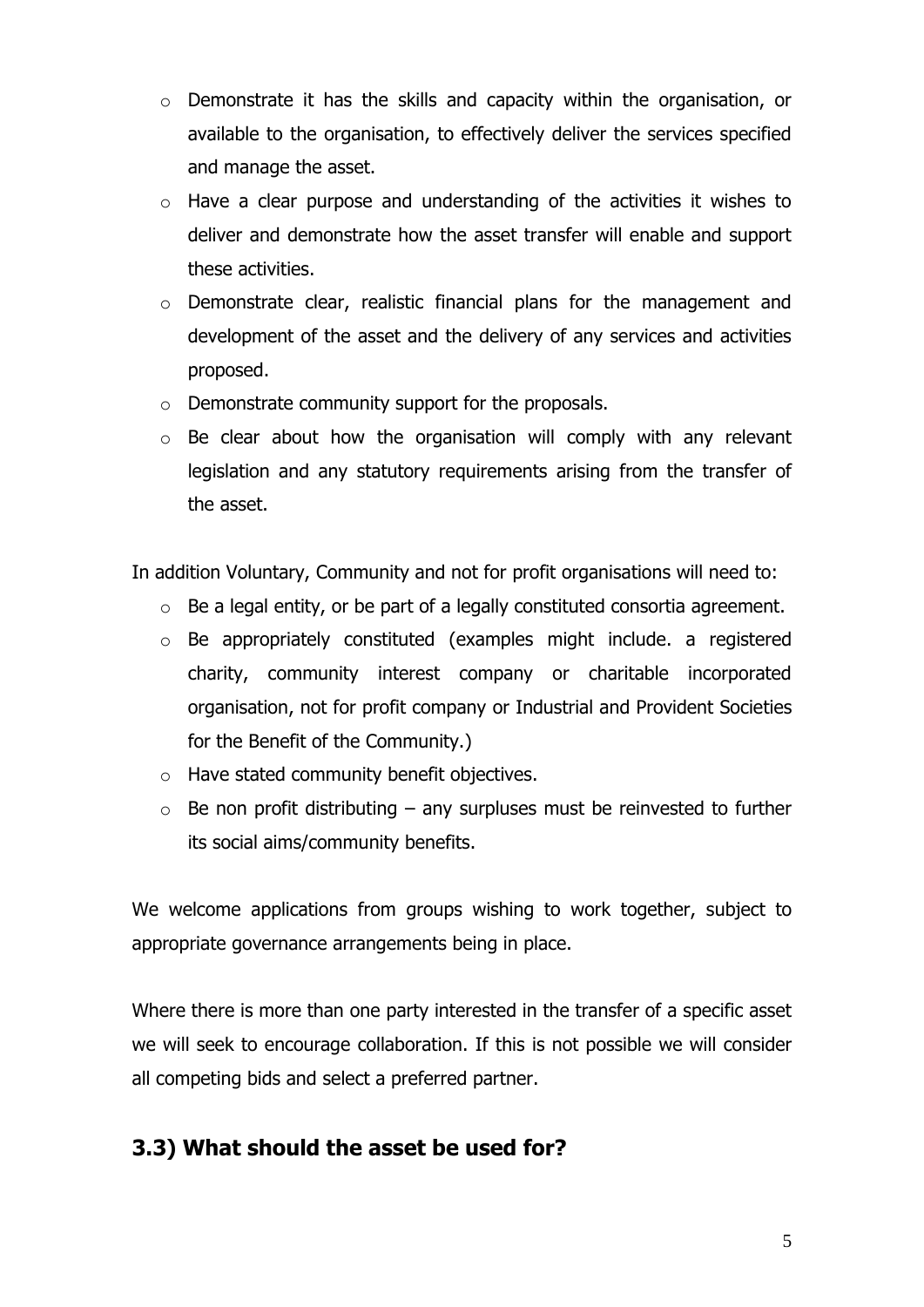- $\circ$  The use of the asset must support the aims and priorities of the Council and aim to create the widest public value.
- viability, regeneration outcomes, services/activities that will be delivered, potential for continued investment and benefits for council tax payers.  $\circ$  Applications will be judged on community benefits, community involvement, organisational sustainability, business plan and financial (see section 5 below).

# **3.4) Who can initiate a transfer?**

- $\circ$  Any voluntary, community or non profit distributing organisation can submit a proposal for a community asset transfer of a specific asset.
- $\circ$  Town and Parish Councils.
- $\circ$  The Council can also initiate a transfer as part of its asset management review process.

# **4. What type of tenure will we consider?**

# **4.1) Types of lease**

 Asset transfers will generally be by means of a long term lease. This is likely to be between 25-99 years, although longer leases may be considered. The terms of the lease will be agreed at the time of each individual transfer.

 Freehold transfer will only be considered in exceptional circumstances, where a strong case can be made that freehold is necessary for success and provides reassurance that community benefit will be maintained in the long term.

# **4.2) Conditions of the lease**

 manage and develop the asset in the long term while ensuring that the asset is The Council will provide legal agreements which enable organisations to retained as a community asset.

 Lease agreements will include matters such as restrictions on use and break clauses. For example, in the case of a long term lease, we will write into the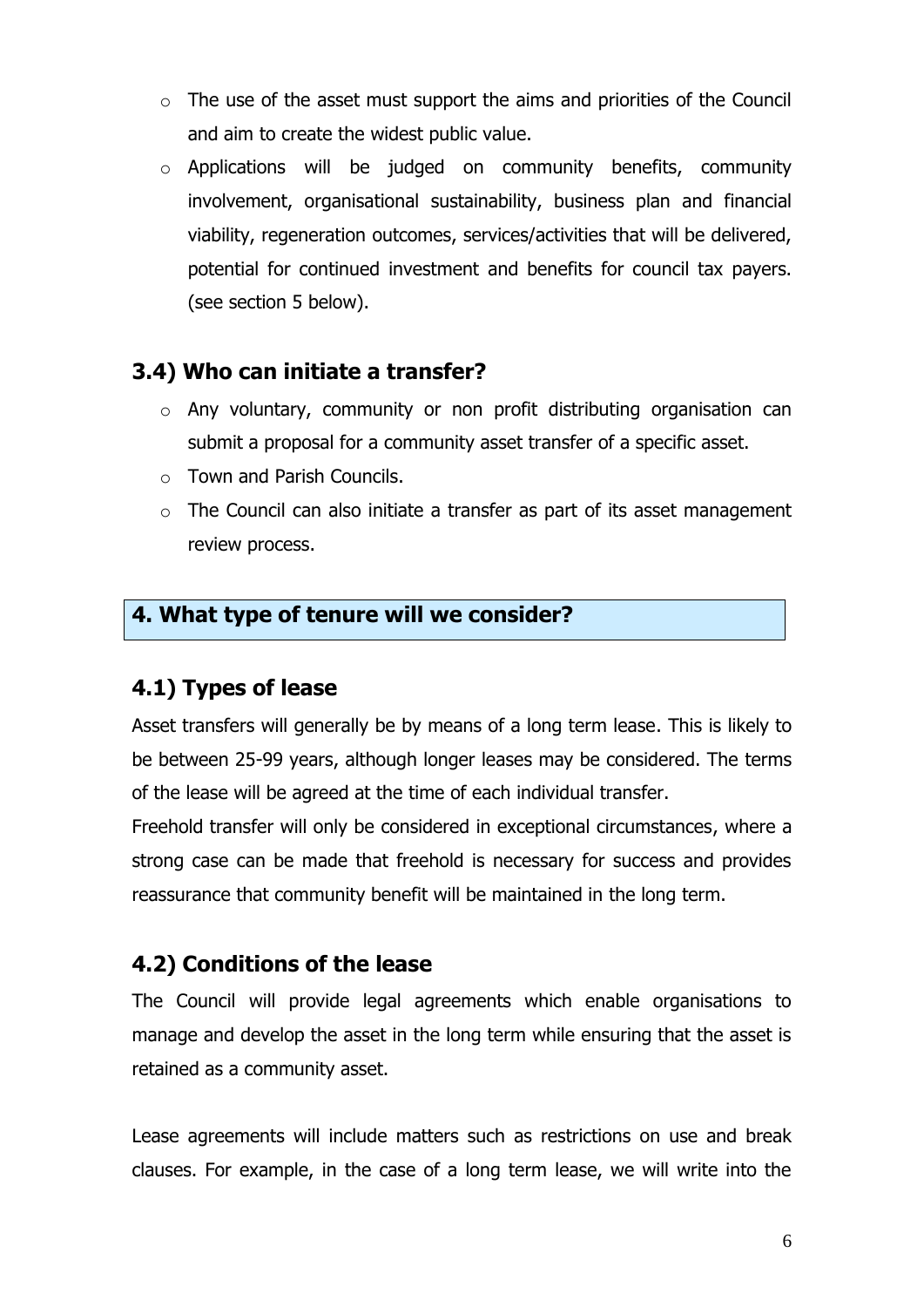lease circumstances under which the asset would revert back to the Council, such as

- $\circ$  In the case of bankruptcy
- $\circ$  In the case of corruption
- $\circ$  In case of non payment of rent (if appropriate)
- $\circ$  In the case of non performance of other terms such as allowing the asset to fall into serious disrepair
- $\circ$  If the transfer agreement is breached
- $\circ$  If the organisation wishes to develop and move into bigger premises.

The organisation taking ownership will be responsible for:

- $\circ$  Upkeep, repair and maintenance of the asset
- $\circ$  All running costs including insurance
- $\circ$  Compliance with statutory inspections, health and safety requirements and the Council's Safeguarding Policy.

 Levels of discount of market value will be set on a case by case basis based on the nature of the asset, a robust assessment of the business plan and the extent of community benefits to be derived.

 time to ensure a smooth transition from council to community ownership. In exceptional cases the Council may consider investment in an asset prior to transfer to ensure the building is fit for purpose, however, preference will be given to organisations that can lever in external investment. The Council may, provide some grant revenue subsidy that will taper off over

 Transfer recipients will be expected to produce a statement of community benefit annually.

### **5. Assessment and Decision Making**

### **5.1) Decision making**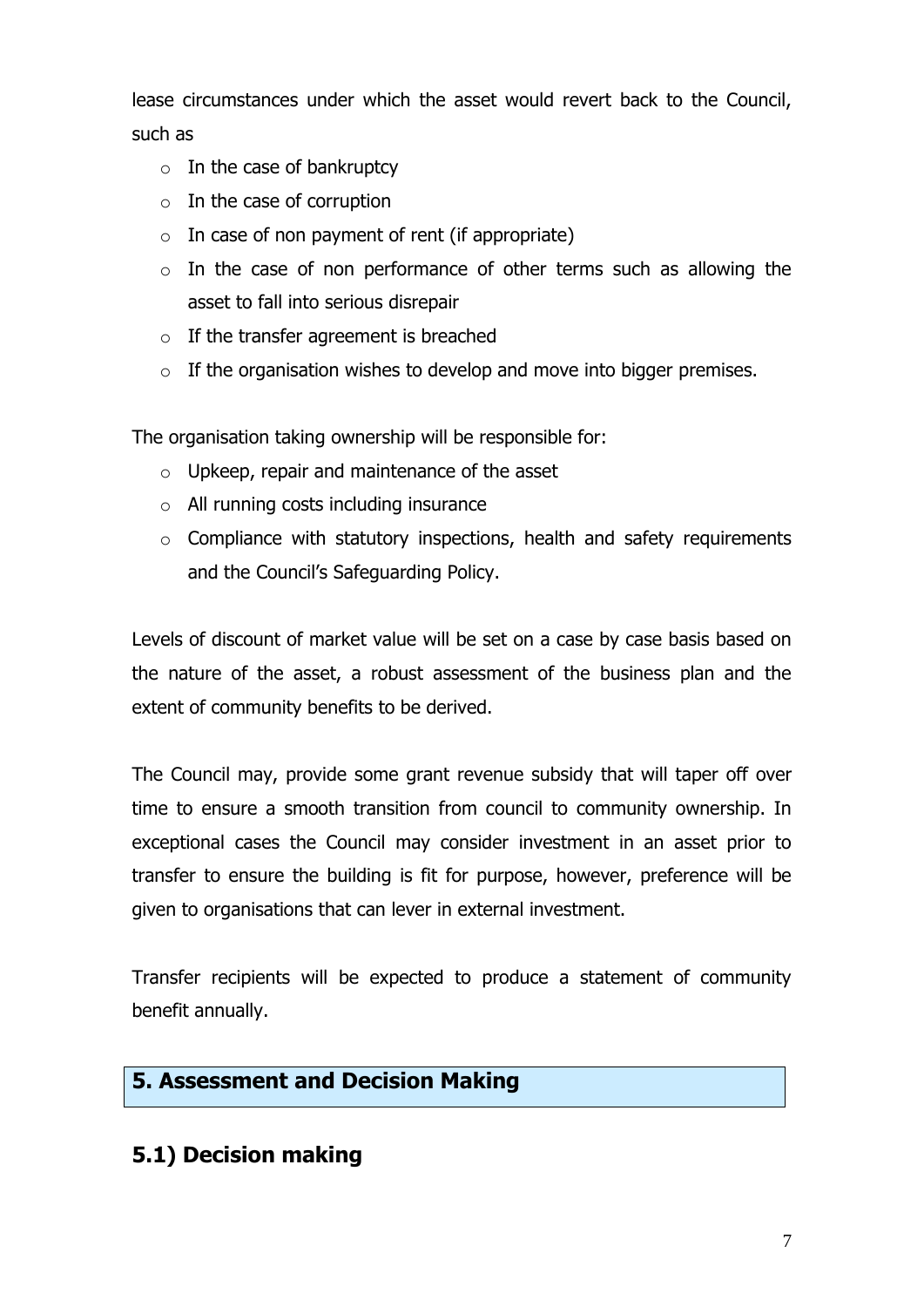- $\circ$  Where an asset is not directly marketed by the Borough Council as available for transfer, upon receipt of an expression of interest, an initial assessment will be made by the Community Asset Transfer (CAT) Panel about the suitability of the Asset for transfer, within 4 weeks of receipt. The CAT Panel will be made up of relevant officers and elected representatives.
- $\circ$  If the asset is considered suitable for possible transfer then the expression of interest will be considered. If the Expression of interest is considered viable then the applicant will be invited to submit a full business case. Timescales for the submission of the business case will be negotiated with the applicant and will depend on the asset and circumstances. The CAT Panel will review ongoing applications at least annually.
- $\circ$  Following the initial assessment of the CAT Panel, the website (www.scarborough.gov/CAT) will be updated within 2 weeks, with details of the asset and the expression of interest received. The website will advise that further expressions of interest will be accepted and a deadline provided for submission of these. The deadline will generally be a minimum of 8 weeks, however, this will be determined by the CAT Panel depending on the asset/individual circumstances.
- $\circ$  Assets will not generally be advertised in the press.
- $\circ$  The CAT Panel will undertake a thorough assessment of each business case received. This will include
	- $\circ$  Assessing the merits of the case
	- $\circ$  Considering any financial or other implications for the Council.
	- $\circ$  An initial consideration of lease terms, market discount.
- and whether the CAT Panel are recommending acceptance of the transfer. If the applicant disagrees with the recommendation they have  $\circ$  The applicant will be notified of the outcome of the assessment in writing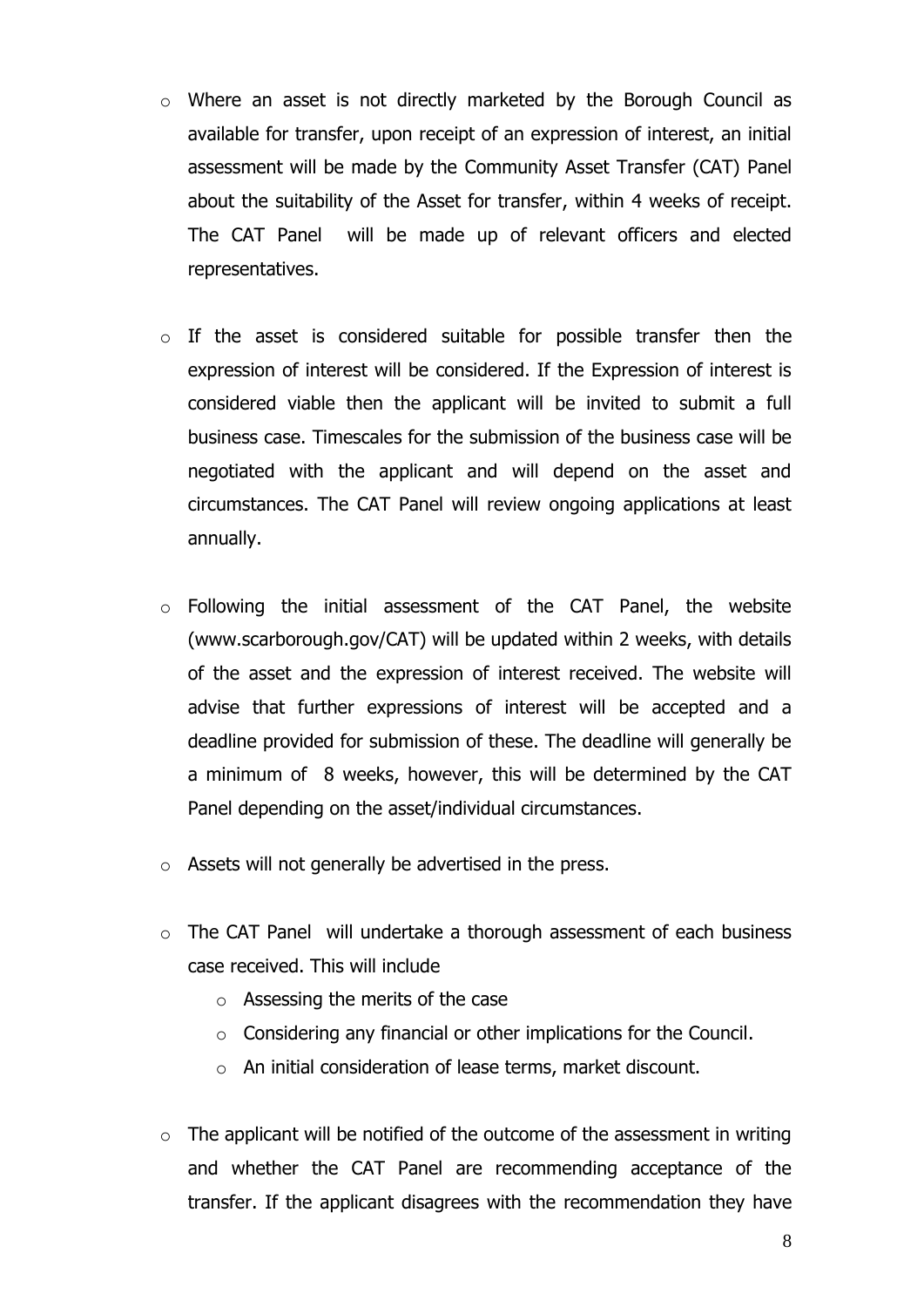10 working days (stand down period) during which they can make any additional representations/challenges prior to a formal decision being made.

- $\circ$  Recommendations from the CAT Panel, including any representations received during the stand down period will then be referred to the Councils Cabinet in most cases. Where the value is between £25, 000 and £49, 999 decisions will be referred to the Individual Cabinet Member and below £25,000 to the Head of Finance and Asset Management.
- o In most cases there will be an initial "**in principle**" decision and then a confirmation of funding, feasibility studies etc. Following completion of these there will then be a **final decision** made on transfer, again this will usually be made by the Council's Cabinet, unless the value is below "detailed development stage, during which further work can be undertaken which might include submission of planning applications, £50000.
- to final decision, this will depend on the circumstances and complexity of  $\circ$  For very straightforward transfers, it may be possible to proceed straight the transfer.
- $\circ$  Details of the transfer arrangements will be arrived at through individual negotiation. The decision to transfer an asset will not be considered as setting a precedent.

# **5.2) Submission of a Full Proposal and Business Case**

We welcome informal discussions at any time about potential asset transfers.

We welcome informal discussions at any time about potential asset transfers.<br>Organisations wishing to have an application for asset transfer considered by the Council will need to submit an Expression of Interest and then a business plan. A template for this is available. There are also sources of help available to groups wishing to develop their business plan, so groups are encouraged to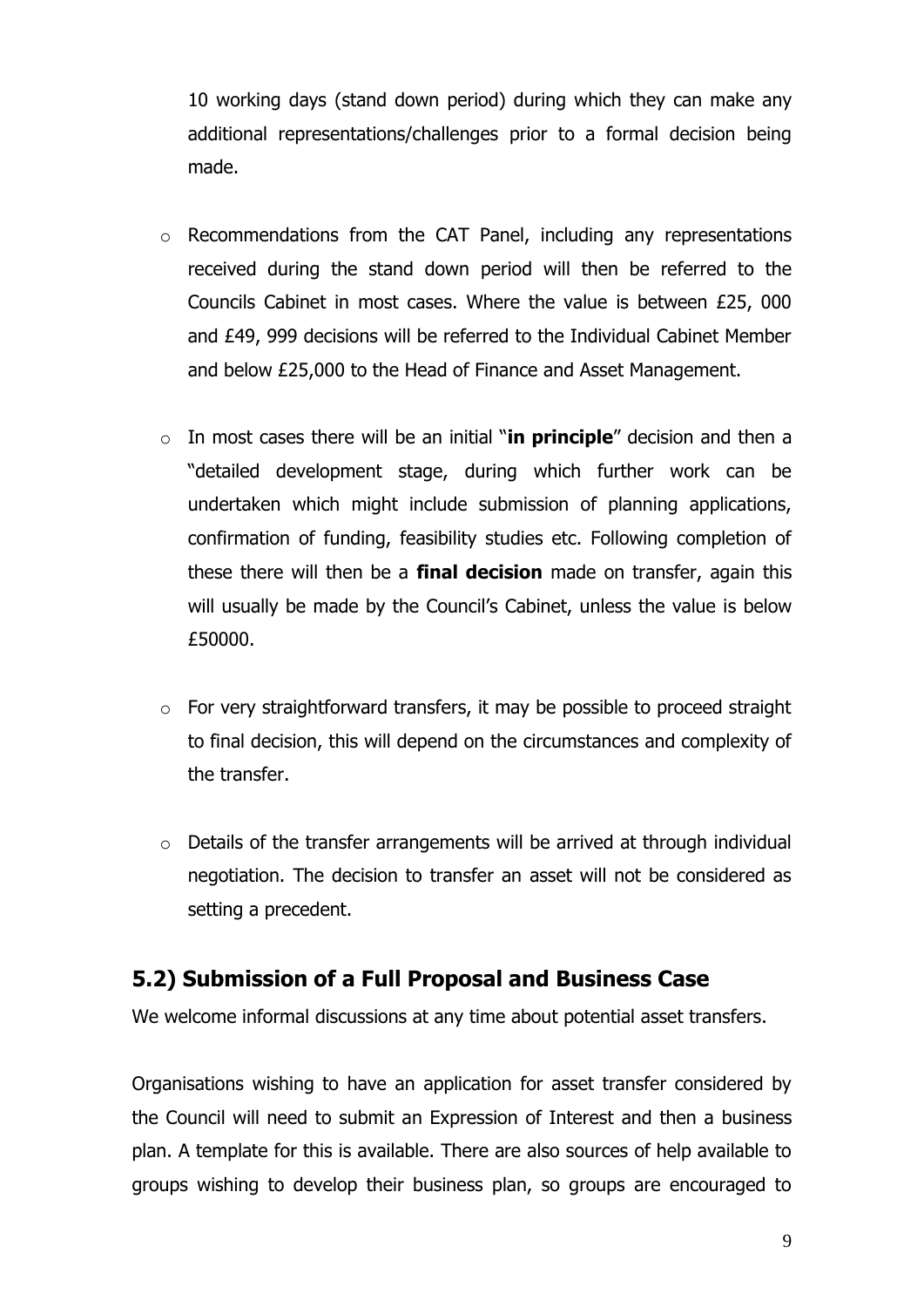contact us at an early stage to discuss their ideas and any support they may need.

 In brief we will be looking for a clear proposal and strong evidence to show that community. We would expect that proposals the organisation can manage the asset effectively for the benefit of the local

- $\circ$  Demonstrate how the asset will support community and voluntary activities within the area and that the proposals have community support. This might include information obtained from surveys, events, proposal is needed and wanted by the community. community/parish plans or other consultation activities which show the
- $\circ$  Are clear about the planned outcomes and benefits that will arise from the transfer.
- $\circ$  Are clear about opportunities for enhancing the asset and/or for increasing the use of the asset by the community.
- $\circ$  Have strong, open governance structures.
- $\circ$  Have realistic financial plans to ensure the asset can be managed in a sustainable way in the short and longer term.
- $\circ$  Evidence that the organisation already has (or has a clear plan for developing) the skills and capacity to manage the asset effectively.

# **5.3) Information about Assets**

 We may hold information about an asset that applicants might find useful. If applicants have completed an expression of interest they can request information, relevant to their application, this might include:

- $\circ$  The condition of the asset
- $\circ$  Maintenance costs
- $\circ$  Plans of the land/building
- $\circ$  Income streams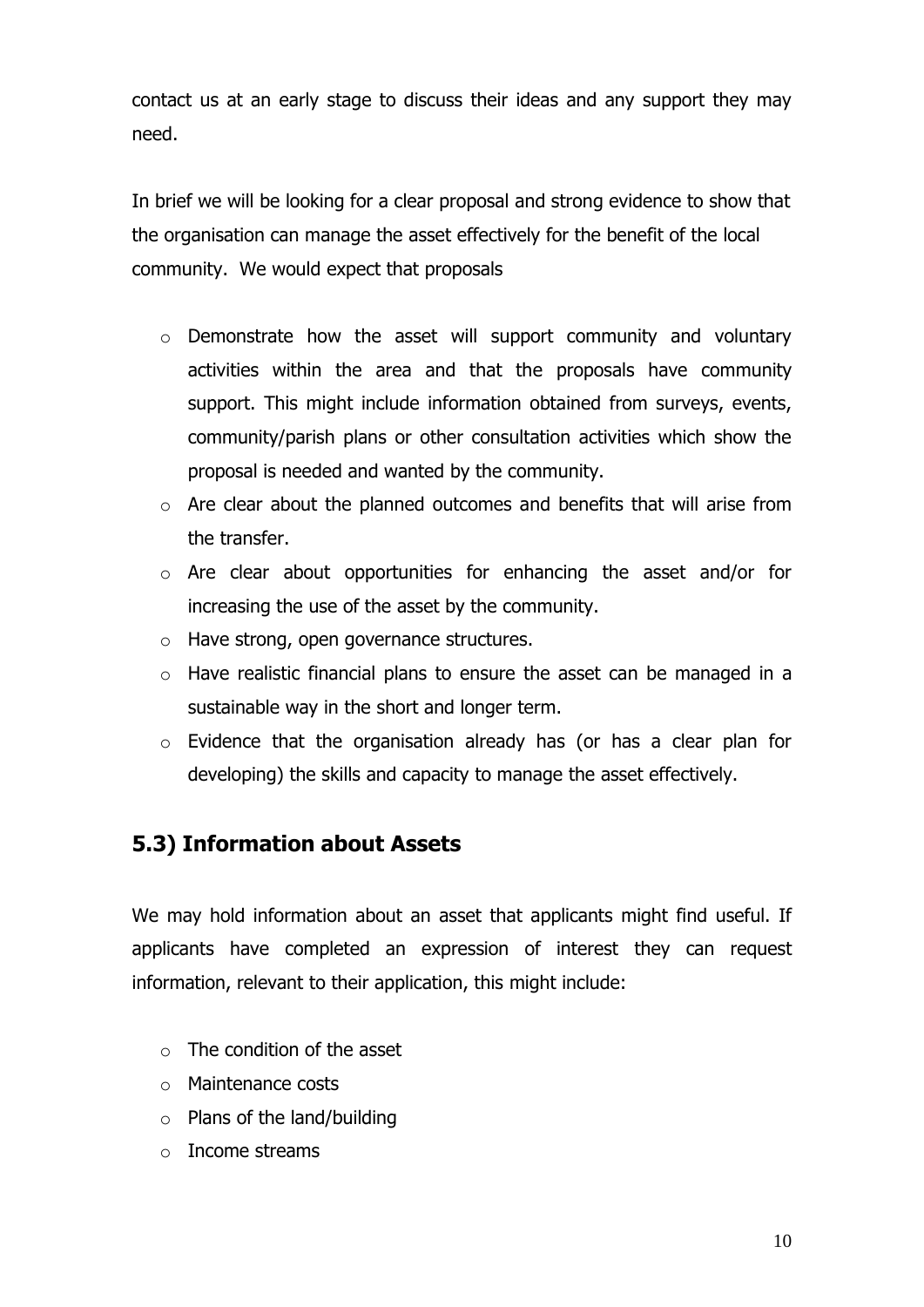We will provide applicants with any relevant information we have within 4 weeks.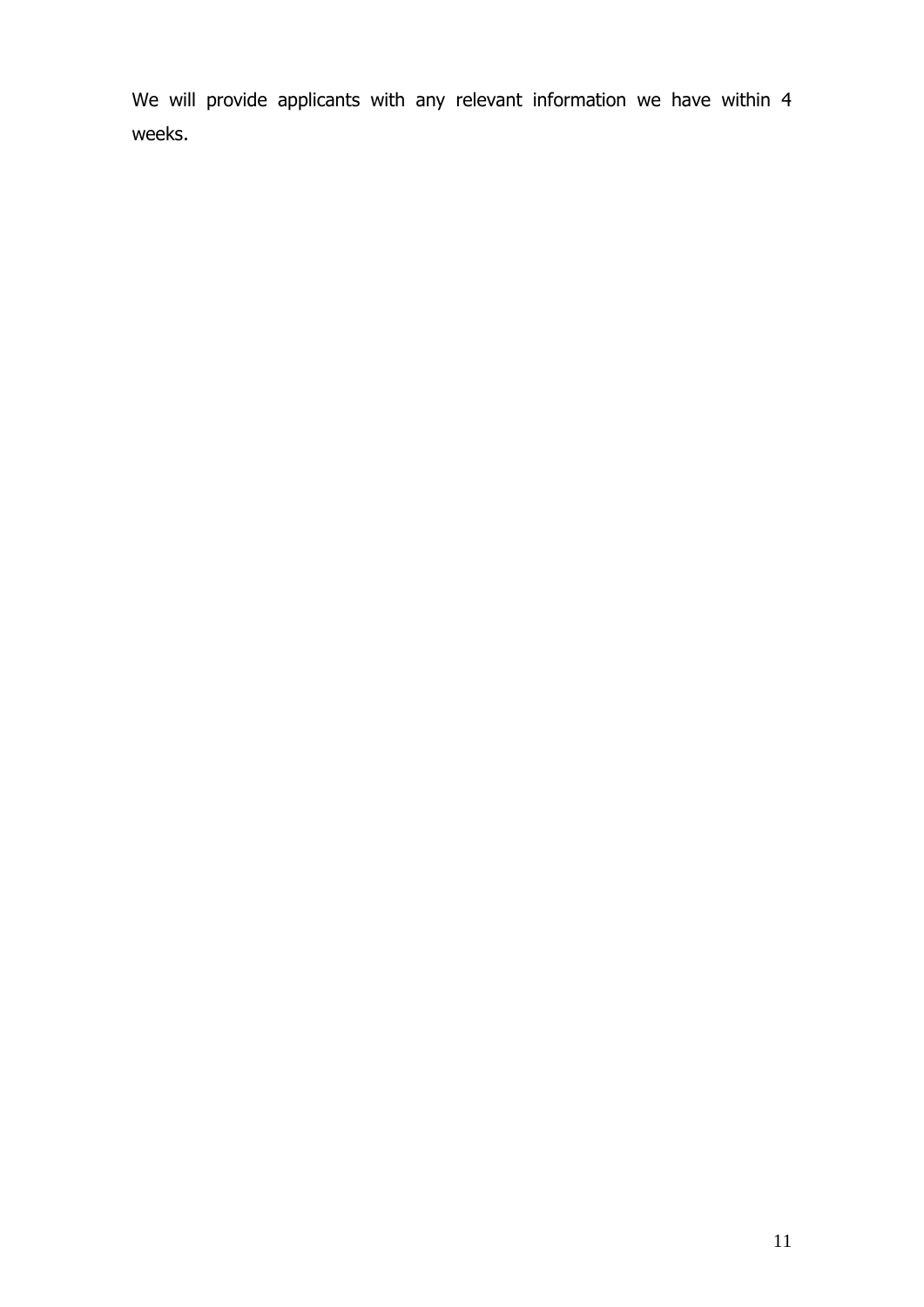| <b>6. Key Stages and Timescales</b>                                                     |                                                                                                                                                                                                                                                             |
|-----------------------------------------------------------------------------------------|-------------------------------------------------------------------------------------------------------------------------------------------------------------------------------------------------------------------------------------------------------------|
| Asset identified by the Council as<br>suitable for potential asset transfer             | Speculative application received for potential<br>asset transfer                                                                                                                                                                                            |
|                                                                                         | Asset assessed by CAT Panel to determine<br>suitability for transfer                                                                                                                                                                                        |
|                                                                                         | Asset advertised on the Community Asset Transfer Website                                                                                                                                                                                                    |
|                                                                                         | (NB If a speculative expression of interest is received the asset will be advertised on the website<br>as having received an expression of interest for a minimum period of 8 weeks during which time<br>further expressions of interest can be submitted). |
|                                                                                         | Interested organisation/Community Group(s) submit expression(s) of interest<br>CAT Panel consider initial expression of interest                                                                                                                            |
|                                                                                         | Organisation/community group submit full business plan                                                                                                                                                                                                      |
|                                                                                         | If expression of interest has viable potential, group will be invited to submit a full business case                                                                                                                                                        |
|                                                                                         | <b>Business case(s) considered</b>                                                                                                                                                                                                                          |
|                                                                                         | Business plans will be considered by the CAT Panel (officers and elected members).<br>The CAT Panel will make a recommendation to Cabinet (or ICM, Head of Finance).<br>Feedback will be provided to the applicant.                                         |
|                                                                                         | 10 Day "stand down period"<br>A 10 day period during which applicants can make further representations if they disagree<br>with the recommendation, prior to a formal decision being made.                                                                  |
|                                                                                         | "In Principle" Decision                                                                                                                                                                                                                                     |
|                                                                                         | Cabinet "in principle" decision (for assets where proceeds are £50k or above)                                                                                                                                                                               |
|                                                                                         | Between £25K and £49, 999, decisions can be taken by relevant Cabinet Member.<br>Below £25k, decisions can be taken by Head of Finance.                                                                                                                     |
|                                                                                         | all information being received.                                                                                                                                                                                                                             |
|                                                                                         | The Council will aim to reach in principle decisions within 4 months, although this is dependent on<br><b>Detailed development stage</b>                                                                                                                    |
| - Negotiate terms of the lease<br>- Agree outcomes<br>- Identify any funding conditions | This depends on the complexity of the transfer<br>This stage enables more detailed work to be undertaken towards developing a robust and viable<br>business plan. This may include:<br>- Submission of planning applications/detailed surveys.              |
|                                                                                         | Final report to Cabinet, recommending transfer and outlining terms and conditions.                                                                                                                                                                          |
|                                                                                         | <b>Transfer</b>                                                                                                                                                                                                                                             |
|                                                                                         | This may be immediate or may involve a phased handover, depending on circumstances.<br>Ongoing support and monitoring of progress                                                                                                                           |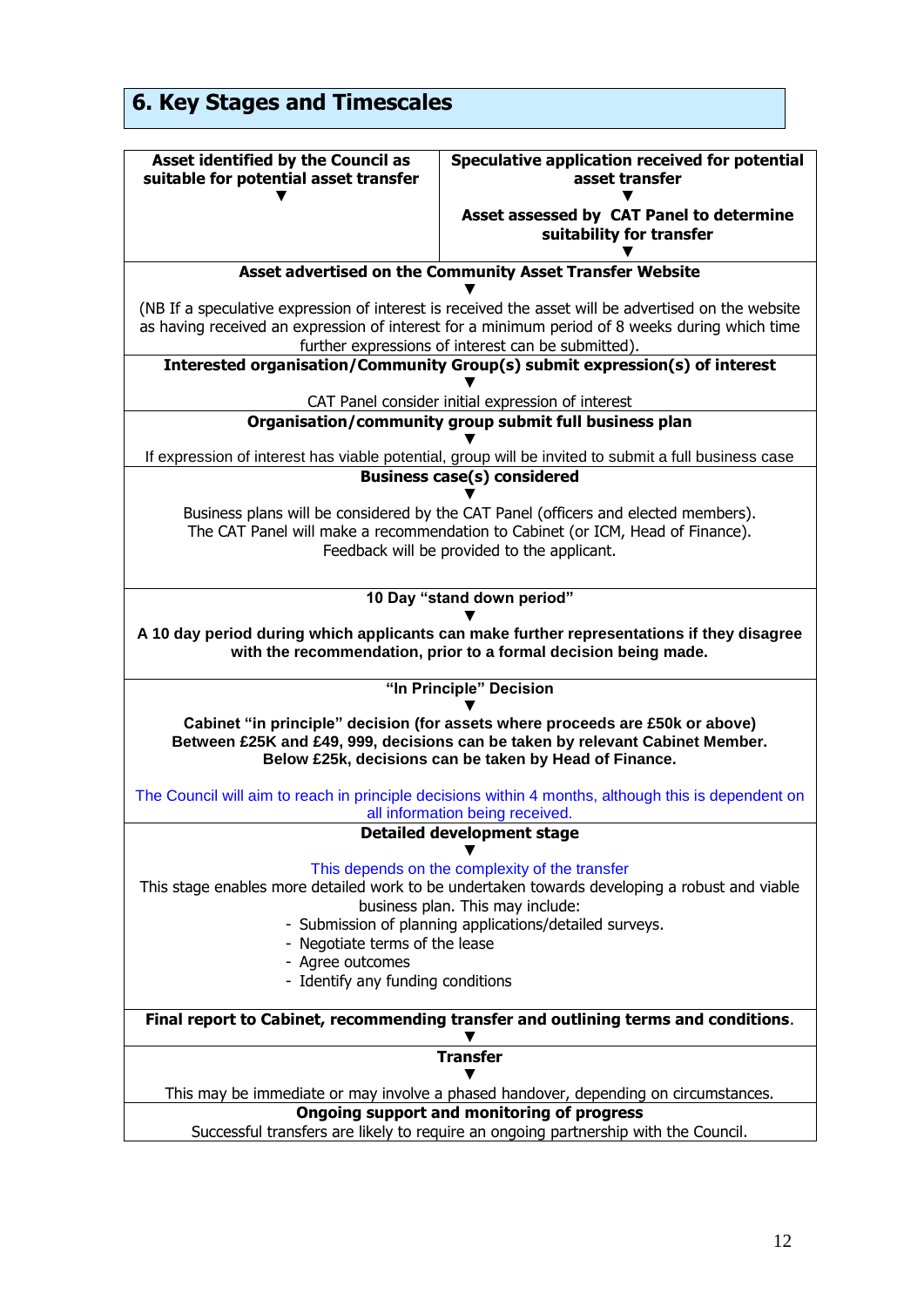### **7. The Localism Act 2011: Assets of Community Value**

In neighbourhoods across the country there are buildings and amenities that are integral to the communities that use them. This could be a village shop, a pub, a community centre or a library for example. The closure or sale of such buildings and amenities can create lasting damage in communities.

The Localism Act introduces a Community Right to Bid (Assets of Community Value) which aims to ensure that buildings and amenities can be kept in public use and remain an integral part of community life. Under the Localism legislation, voluntary and community organisations and parish councils can nominate an asset to be included in a 'list of assets of community value'.

 asset cannot be sold. This is intended to allow community groups time to The Borough Council will maintain the list and if the owner of a listed asset then wants to sell the asset a moratorium period will be triggered during which the develop a proposal and raise the required capital to bid for the property when it comes onto the open market at the end of that period.

# **What is the procedure for including land on the 'assets of community value' list?**

- the format of the list, any modifications made to any of the entries on the list and any removal of an entry from the list.  $\circ$  The local authority (Scarborough Borough Council) will determine
- $\circ$  A community nomination must come from a parish council, a community council or a locally connected voluntary or community body. The nomination has to be made for land or buildings in the nominee's local area or neighbouring authority.
- community value, and it is in their local area, than it will add that  $\circ$  If the Borough Council deems that the asset does have asset to the 'assets of community value' list.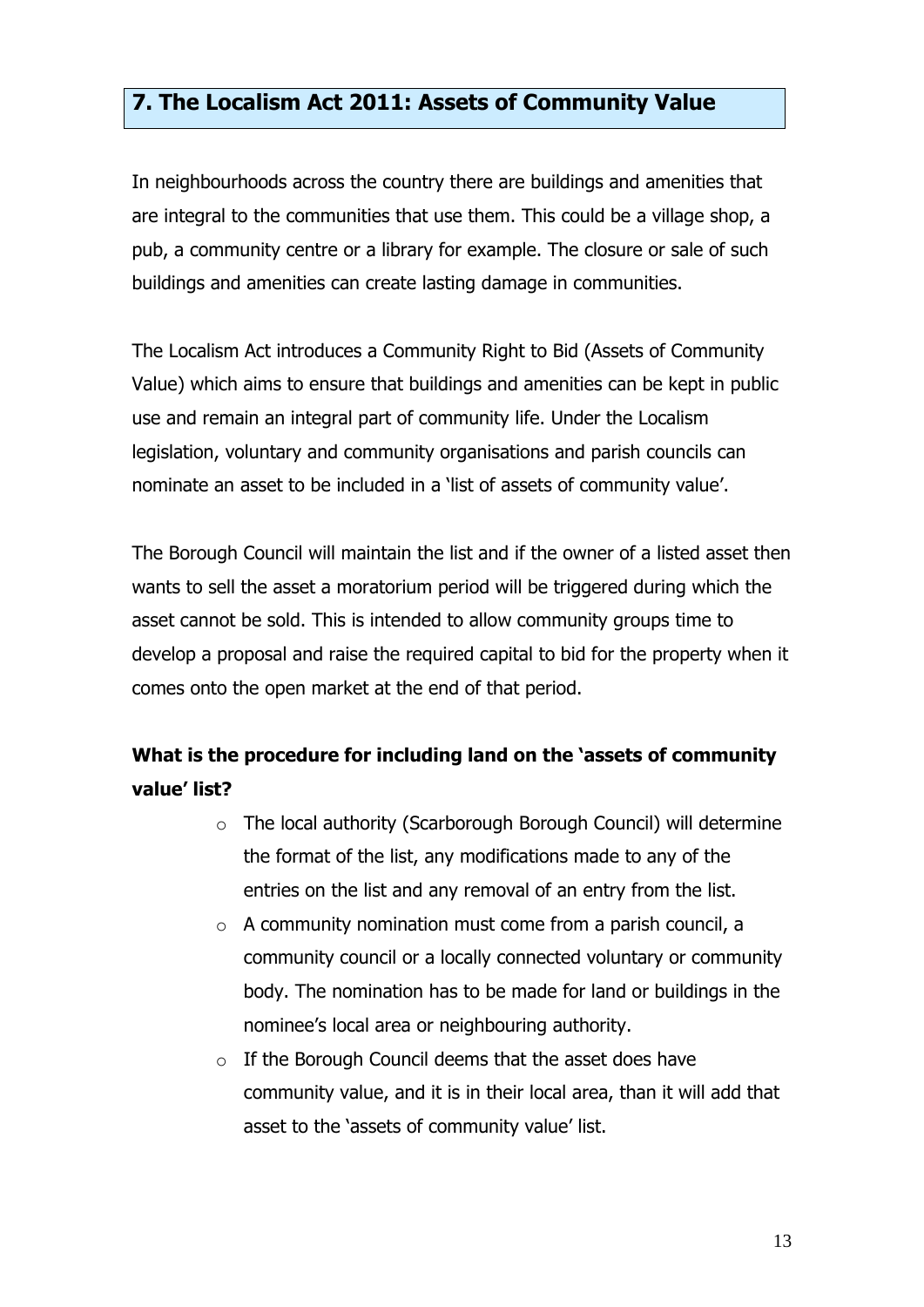- $\circ$  If the nomination is unsuccessful the Borough Council must notify the nominee in writing and provide an explanation as to why the nomination was unsuccessful.
- $\circ$  The Borough Council must notify the landowner, the occupier and the community nominee of any inclusion or removal of an asset to the list.
- $\circ$  A landowner can ask the Borough Council to review the inclusion of the asset from the list and there will be a process for an appeal to an independent body.
- $\circ$  The Borough Council must also maintain a list of 'land nominated by an unsuccessful community nomination'.
- $\circ$  If land is included in the list of assets of community value it will remain on that list for five years.

### **What is defined as 'community value'?**

A building or piece of land will be deemed to have community value only if:

- $\circ$  The use of the land or building currently, or in the recent past, furthers the social well-being, in particular (though not exclusively) the cultural, recreational or sporting interests of the local community.
- $\circ$  This use (as described above) of the building or land will continue to further the social well-being or interests of the local community.
- $\circ$  The use of the building or land must not be deemed 'ancillary', i.e. of secondary purpose. This means that the use of the land or building to further social well-being or interests of the community must be its principle use.
- $\circ$  Regulations set out by the Secretary of State provide more detail on assets that will be exempt from listing and who has the power to make this exemption.

#### **What is the Moratorium period?**

 $\circ$  If a building or piece of land is listed as an 'asset of community value' and the owner wants to sell the asset, they must inform the local authority. This will then trigger a moratorium period.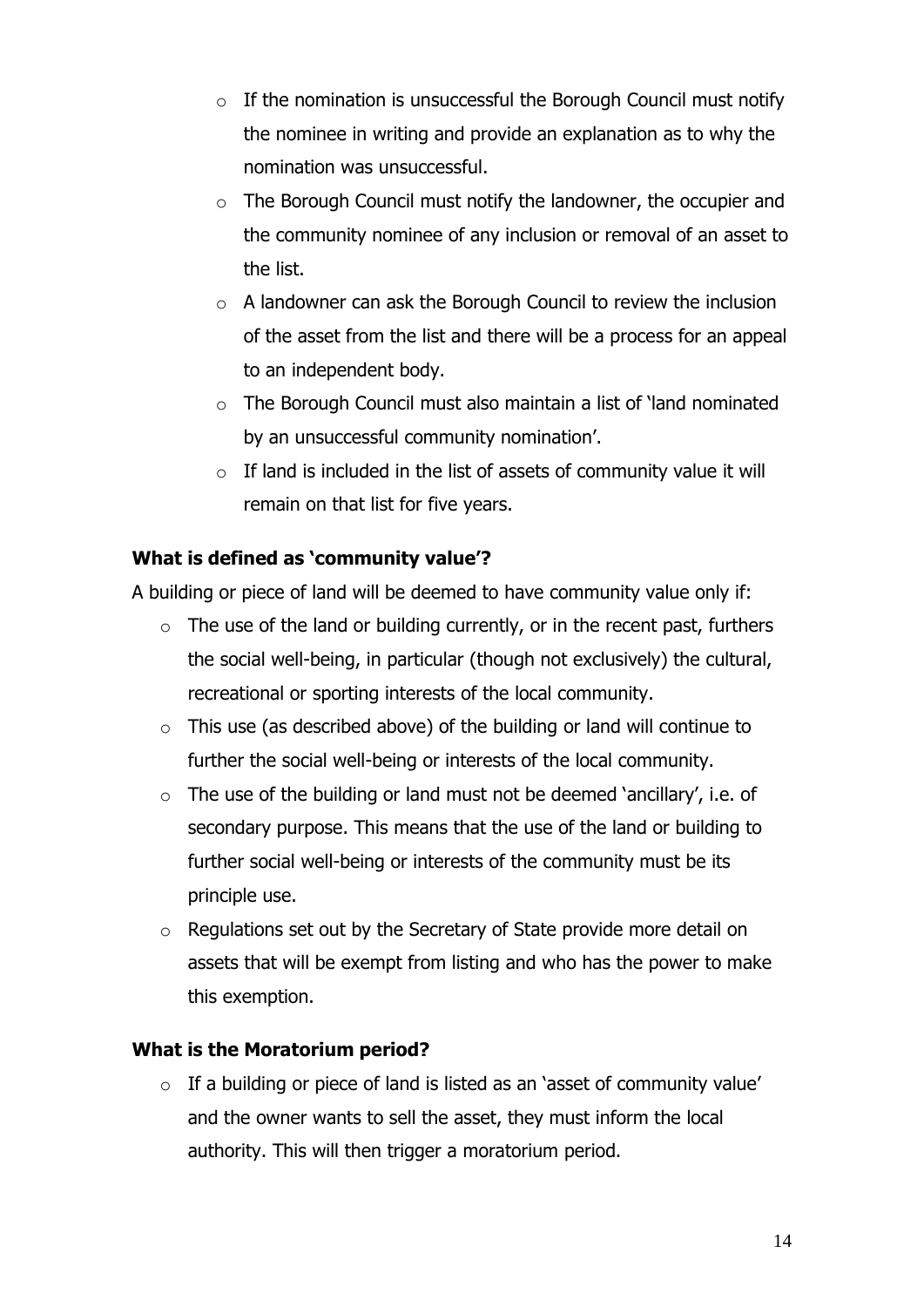- $\circ$  There are two moratorium periods to note, both of which start from the date the owner of the asset notifies the local authority of their intention to sell the asset:
- does not happen the owner can proceed to a sale.  $\circ$  'Interim moratorium period' – this is a six week period during which a community group wishing to bid for the asset must notify the local authority that they wish to be considered as a potential bidder. If this
- to purchase the asset. The owner can conclude the sale after the six  $\circ$  'Full moratorium period' - this is a six month period during which a community group can develop a proposal and raise the capital required month period or once a bid(s) from any interested community group(s) have been received, whichever is soonest.
- $\circ$  There is also a 'protected period' of 18 months from the same start date to protect the owner from repeated attempts to block a sale.

There are some circumstances when the disposal of an asset that is listed as having community value can be exempt from the regulations concerning the moratorium period. These include:

- $\circ$  If the disposal is a gift
- $\circ$  If the disposal is made between members of the same family.
- $\circ$  If the land or building being disposed of is part of a bigger estate.
- business is operating, provided that the sale is to a new owner to sell the pub to a new owner, to continue running it as a pub).  $\circ$  If the disposal is of a building or piece of land on which going-concern continue the same business ( for example if an owner of a pub wants to

To nominate an asset of community value or to view the list please go to

o www.scarborough.gov.uk/communityasset transfer

or

o Please contact

Rebecca Jackson, Solicitor

Rebecca.jackson@scarborough.gov.uk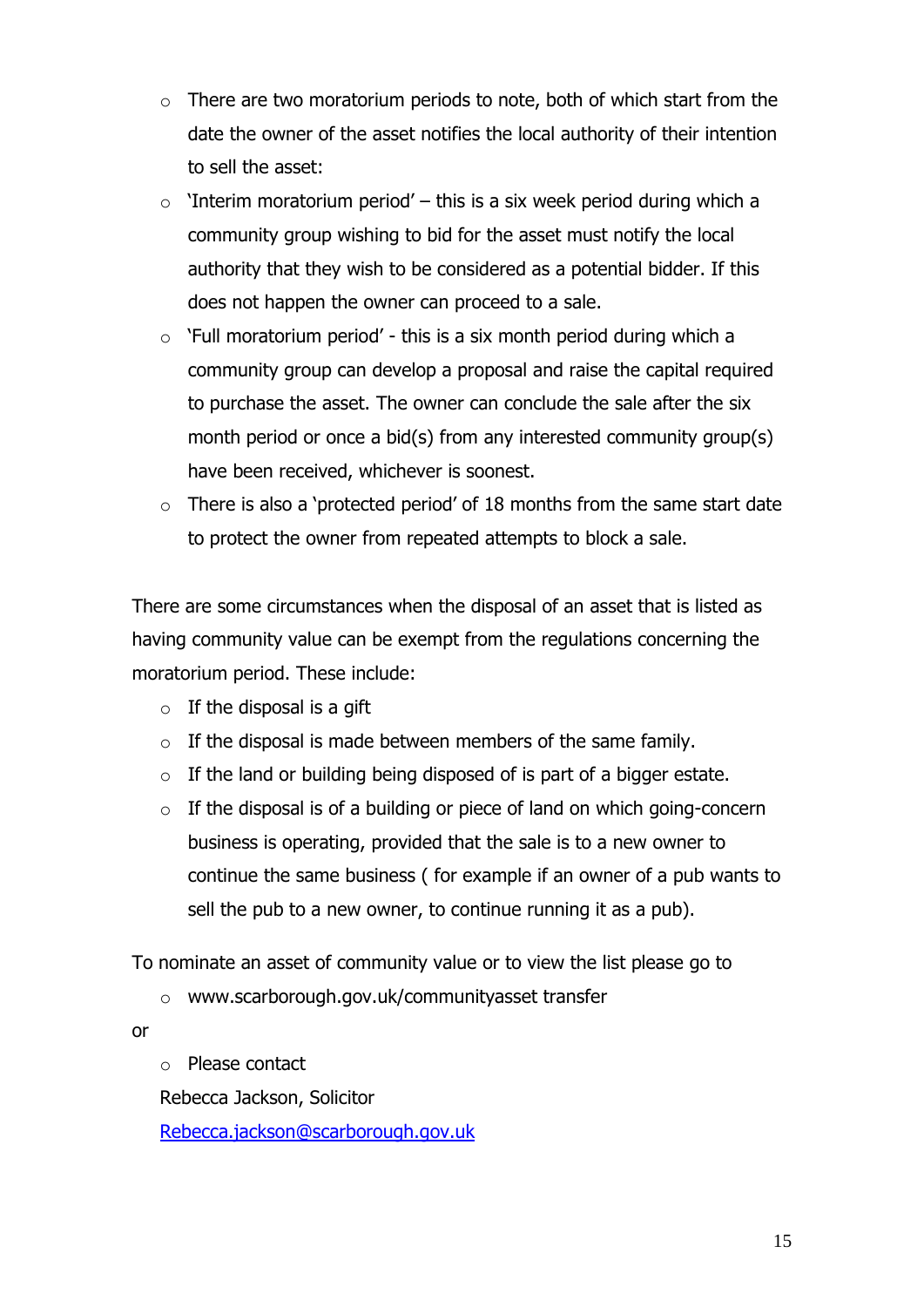# **8. Key Contacts and Sources of Help and Support**

For a discussion about Community Asset Transfer please contact

| Jo Ireland                              |
|-----------------------------------------|
| Customers, Communities and Partnerships |
| Manager                                 |
| Jo.ireland@scarborough.gov.uk           |
|                                         |

# **Further information and Advertising of Assets**

 Information about Asset Transfer can be found on the COMMUNITY ASSET TRANSFER Page of the Borough Council's website

www.scarborough.gov.uk/CAT

 Where the Council is seeking to encourage asset transfer in relation to specific sites, such assets will be advertised on the above website.

### **Sources of Help and Support**

#### **Coast and Vale Voluntary Action (CAVCA)**

#### www.cavca.org.uk

 CAVCA provide support to the voluntary and community sector within the Borough and have specialist Social Enterprise Advisors who can offer advice and assistance to community groups.

#### **Asset Transfer Unit**

 Have a comprehensive website with a wide range of tools, information, guidance and templates to support organisations and groups thinking about Asset Transfer. Also operate a helpline.

#### www.ATU.org.uk

Helpline: 0845 345 4564